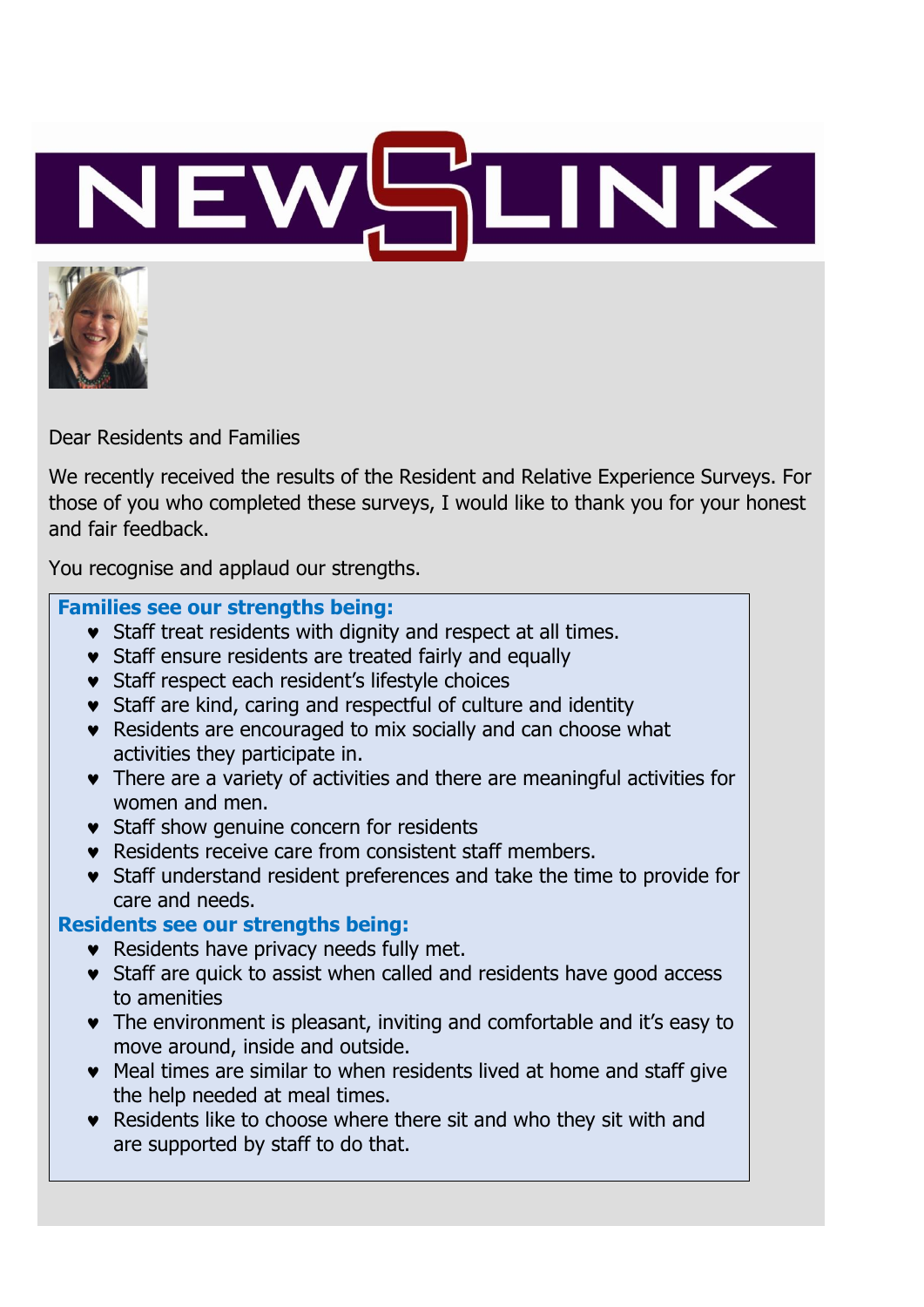You gave us lots of suggestions for improvements. Here are your recommended improvements and what we are going to do about it.

### **Recommendation – Assessments and Care Plans**

Residents want to make the decisions about the care and services they receive. Residents want risks explained and staff to assist them to manage those risks. Families would like to be asked how medications are affecting residents and if they want the medication to be reviewed. Families would like the advantages of medication and side effects of medications explained to them.

Residents would like changes in their care plans to happen as soon as the changes are needed.

Access to allied health services can be slow.

What we will do

We have been piloting a new way of working with residents in Rosetta House over the last twelve months so that decisions about care and services are made by each resident to put in place their own choices, preferences and needs. It also means that each resident's primary nurse and homemaker are responsible to refer to allied health and make appointments that are timely.

We are now extending this way of working with residents (and the resident's family where that is the resident's choice) for every resident.

Please discuss your choices, preferences and needs with your homemaker or your primary nurse and let either know when a change is needed.

|                   | <b>Thomas</b>    | Rosetta     | Carise       | <b>Redleaf High</b><br>Care |
|-------------------|------------------|-------------|--------------|-----------------------------|
|                   |                  |             |              |                             |
| <b>Homemakers</b> | To be            | Rashmi      | To be        | Cecelia                     |
|                   | recruited        |             | recruited    | (Ceci)                      |
| Primary           | <b>Genevieve</b> | Shristi and | <b>Hazel</b> | <b>Dhanwant</b>             |
| <b>Nurse</b>      | and Kalpana      | Kamala      | Lisa (CNC    | and Jessie                  |
|                   |                  |             | Dementia)    |                             |

Lisa Woodman (Clinical Nurse Consultant) is arranging for our pharmacist to undertake medication reviews and have discussions with residents and families. If you would like to be part of this work, please ask for a consent form from reception and return it to Lisa.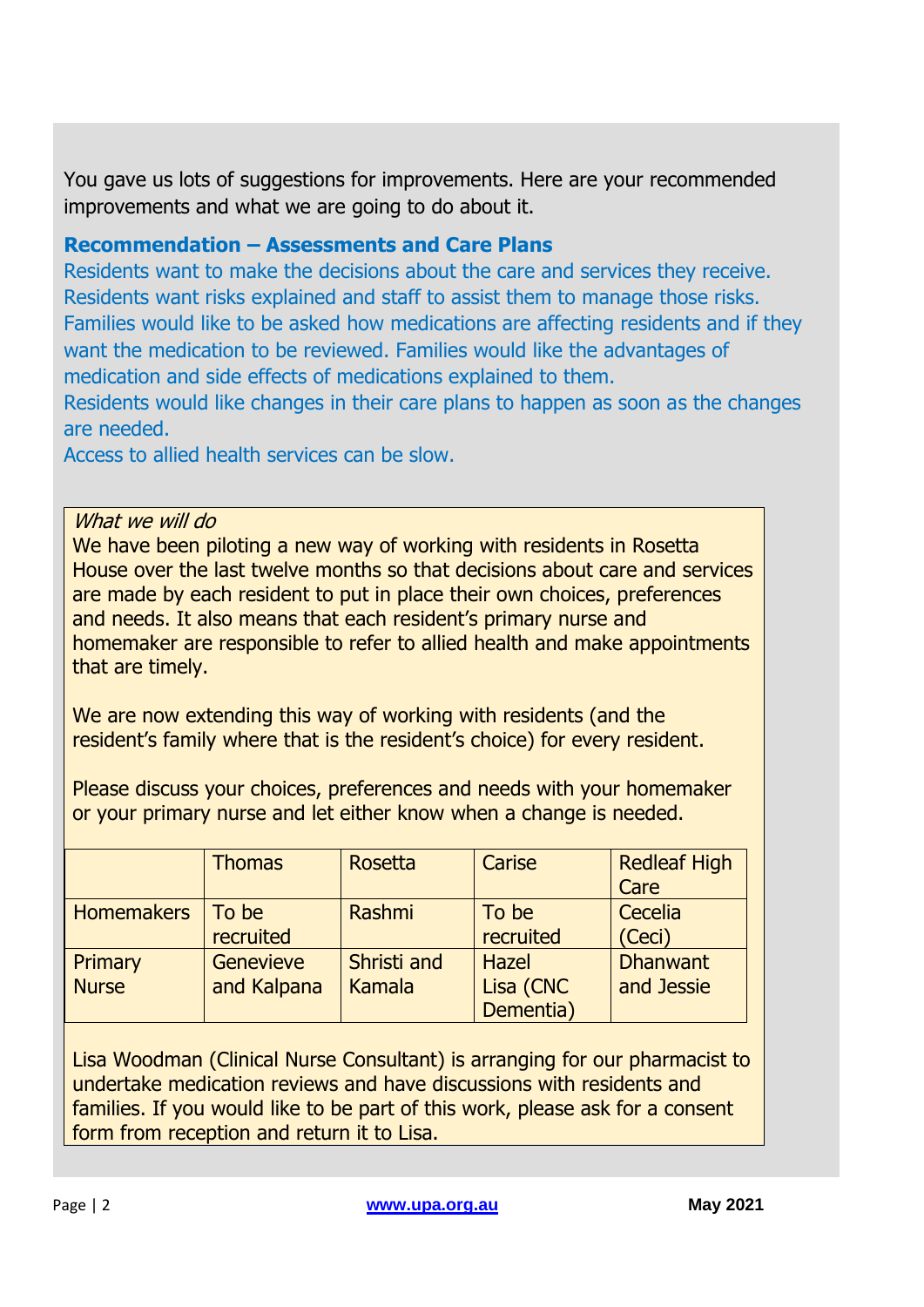### **Recommendation - Cleaning**

Cleanliness of resident rooms and balconies need improvement. Courtyards need cleaning and weeding.

#### What we will do

We are in the process of signing a new contract with Advance Cleaning. The new contract focuses on resident personal and common areas and includes:

- A monthly spring clean of each resident's room.
- Regular use our newly purchased carpet cleaner that shampoos, steams and vacuums carpet to improve the quality of carpet cleaning and maintenance.
- Weekly cleans of the courtyards outside Rosetta, Thomas and Carise and balconies in Redleaf High Care units.

There is a request that staff clean resident fridges in their rooms. This is the responsibility of the resident and family. Our services clean fridges in resident kitchenettes, serveries and kitchen and clinical fridges in treatment rooms. Our apologies for any misunderstanding regarding cleaning resident fridges.

As a result of your feedback, we have reviewed our contract with the gardeners in relation to garden weeding and this is now being attended very regularly.

### **Recommendations – Meal services**

Residents want to decide where they sit and who they will sit with at meals. Meal times should be social and enjoyable times for residents. We have frequent complaints about the food.

### What we will do

In our Consumer Directed Care pilot, we appointed a Homemaker (Rashmi) to Rosetta House to work with residents to find out from residents where they prefer to sit and who they would like to sit with. While this was a little more difficult to do while the renovations were in progress, we are getting back to normal in Rosetta. Last month, Ceci was appointed to be the homemaker for Redleaf and she is going through her training period at present. Over the coming months, we are appointing homemakers in Thomas and Carise to achieve these goals about meal times in partnership with the residents.

Over the last 12 months, we have recruited a new chef, a new cook, and a new manager with Cater Care as a result of all the feedback from residents and staff. We have added more familiar meals to the menus that are reviewed at resident food forums. At present, we are considering what options we have to offer more choices and our options to provide continuity in kitchen staff and food at a high standard. We will continue to put changes in place to achieve resident satisfaction with our food services.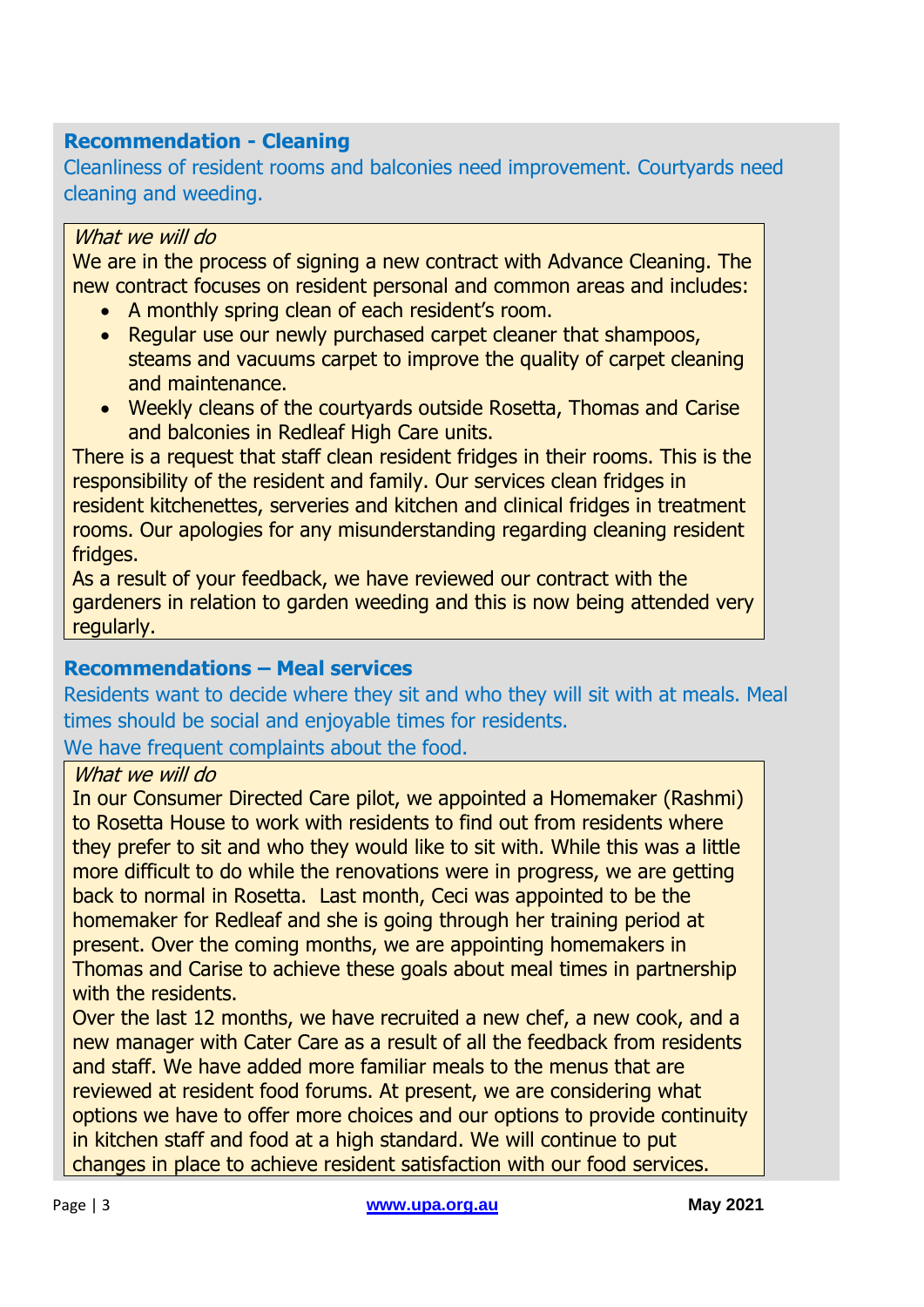### **Recommendations – Care of clothing**

Some items of clothing go missing.

### What we will do

There are many changes we are making to make it harder for items of clothing to go missing. These include:

- Purchase of a label maker so that we can provide labels for each new resident before they come to live at Thomas Rosetta Agst.
- We will ask families to bring clothes at least three days before moving in so that the resident's clothes are labelled and in the resident's cupboard when the resident arrives.
- We are ordering new styles of delivery trolleys so that resident's hanging items and folded items in baskets are easier to deliver.
- Homemakers will assist residents to make sure all their clothing is labelled in the cupboard.

### **Recommendations – Staff time seems stretched and staff are busy**

Residents would like staff to wear name badges.

There are delays in answering and responding to call bells.

Residents would like to have more time with staff when they are providing care for each resident.

Responses to maintenance requests can be delayed.

### What we will do

Staff are checked and reminded to wear name badges.

We know that our staffing time is, on average 212 minutes per resident per day. This is generous compared to the aged care sector average. We know our staff are busy and we have quite a few plans coming in to place such as:

- Planned staff time with each resident and volunteer visitors with residents who have fewer visitors
- Homemaker in each house with those residents in lounge and dining areas and so a staff member is easier to find in the busy parts of the day
- Implementing a new call system in June so we get reports to see where the busiest times are and when it's harder for staff to respond straight away to call bells and have extra staff available at those times

.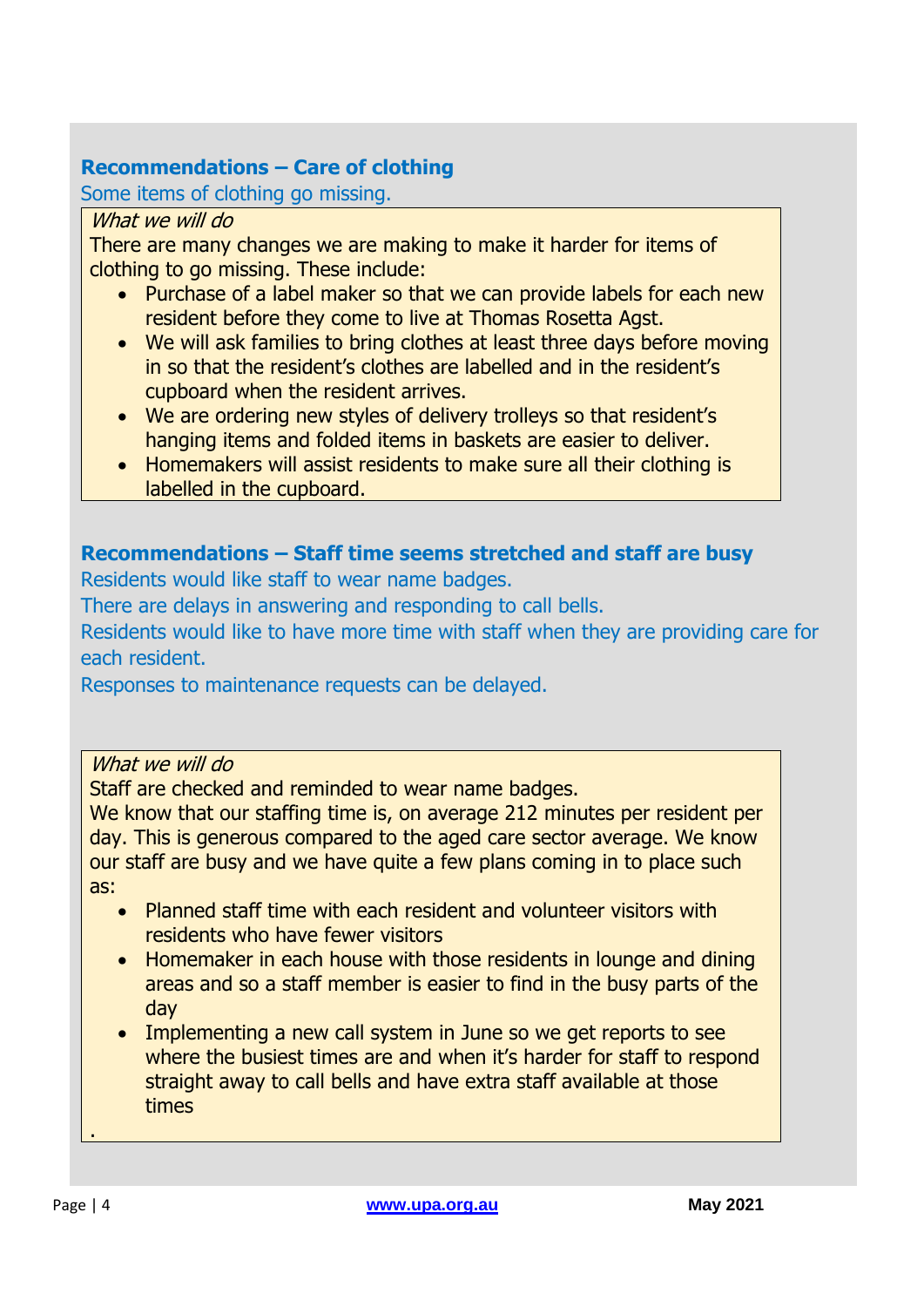• Implementing a technology called "Vocera" in June. This system works a bit like "Hey Google" so staff can talk to each other anywhere across the buildings and don't waste time looking for someone when they need help.

Resident maintenance requests take priority over every maintenance need at UPA Sydney North Region except for emergencies. In the main, a request from a resident should be addressed on the same day if being attended by our maintenance team. Aaron and Alice are meeting with Ryan each week to ensure that all maintenance requests are attended within the week and to ensure that feedback is given to each resident so they know when a maintenance job will be attended.

### **Recommendations – Wellbeing and Lifestyle**

Residents want support to do things that are meaningful in life for themselves. There are some who are concerned that where there are many staff. It means staff don't know a resident's choices.

Some feedback is that the leisure and lifestyle choices have deteriorated, though some mentioned their enjoyment of activities lead by the new Recreation Officer this year.

#### What we will do

Our homemakers and Clinical Nurse Consultant will give focus and energy to knowing the things that are meaningful in lie to each resident and ensuring these things are part of each person's care plan and ensure the care and services provided by the recreational team, volunteers, care staff and the homemakers. Evidence of these will be in the resident's schedule of care and services and monitored each month as our homemaker model is implemented in each household.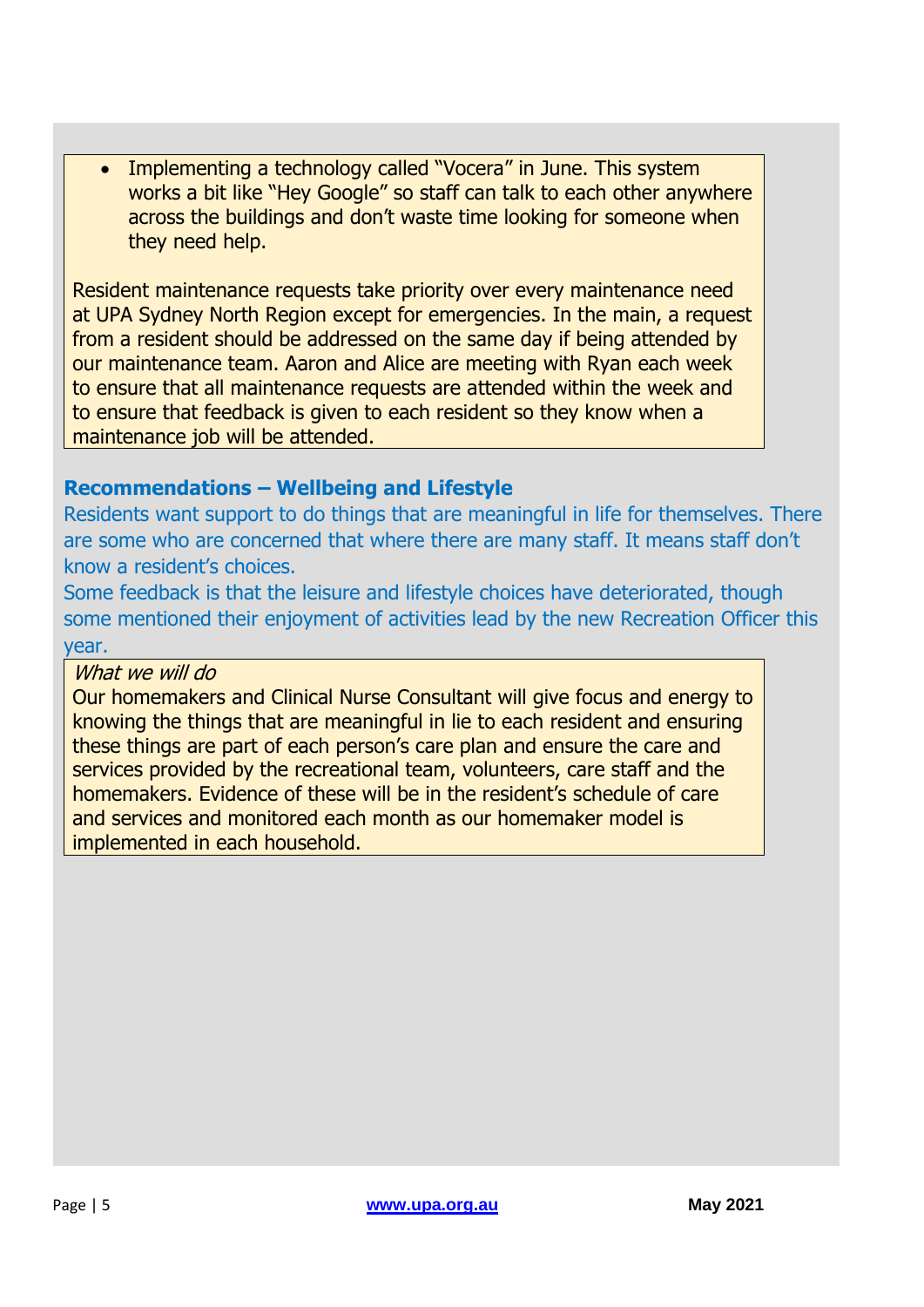### **Recommendation – Complaints and Feedback**

Residents would like timely assistance to get issues resolved. Residents and relatives would like improvements in getting feedback and addressing complaints.

### What we will do

In responding to each complaint, we are required to.

- express our regret that you have had the experience, to
- provide a factual explanation of what happened,
- advise steps we are taking to manage the concern and prevent it being a concern again.

This is called open disclosure. If we miss any steps, please let us know so that we can correct our actions.

We make every effort to address complaints and feedback as quickly as we can. Sometimes, the steps we take affect the whole organisation and can take some time.

### **Building disruptions on the main road (Pacific Highway) and Aged Care Facility renovations feedback**

Thank you for letting us know that you have found the highway work and the renovations disruptive. They are due to be completed between July and September.

We are dismayed at the loss of trees and are requesting that our tree corridor be replaced with mature trees. We will also work to restore the tree corridor.

Our renovations are providing a more homelike place for residents to live. This also assists staff to feel that they are providing a service in the resident's home (rather than a staff workplace) and to increase the range of places that residents can enjoy pleasurable and relaxing time.

### **Bronwyn Heard**

Regional Manager Sydney North UPA of NSW Ltd P 02 9450 8305 M 0409 122 065 E [Bronwyn.heard@upa.org.au](mailto:Bronwyn.heard@upa.org.au) 1614 Pacific Highway, Wahroonga NSW 2076 **Our Values: Compassion Respect Integrity Kindness Inclusiveness**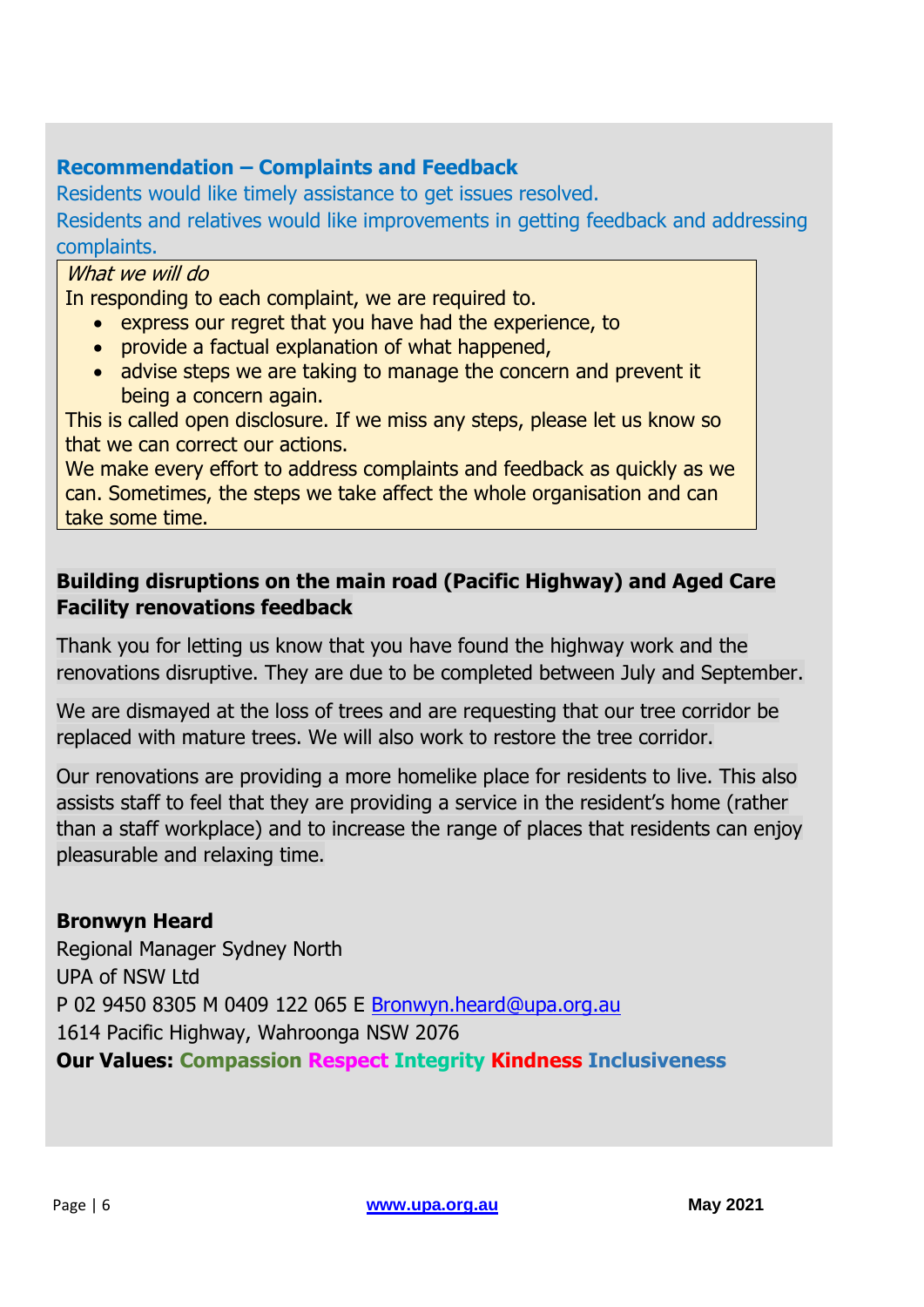### **News from Thomas & Rosetta AGST Aged Care Written by Aaron Renel**

What a busy period over the last few months, everything is 'Go Go Go', as the service completes the renovations in Carise Place, the new vamped up look 'is a sight to be seen'.

This has seen the placement of the new 'Memory boxes' that have been placed out the front of the rooms, look amazing this creates the ideal home like feel.

It has been an experience getting to see everyone memories and personalized items come to life. Thank you to the homemaker and the staff for the support with getting this done.

### *Inside this issue:*

| News from Redleaf/ Rosetta Park  8 |  |
|------------------------------------|--|
|                                    |  |
| Mission Statement & Contacts 12    |  |

As a manager and settling down into the new role, I have taken great privilege in being able to speak with residents and the families. I have been hearing some wonderful stories from the past of residents who have previously served in the Australian Defense Force or part of leading our communities. I have also heard about residents who have travelled around the world to wonderful places. I have got some new plans when the borders open up.

Also I would like to thank the residents and the staff for their support while I have settled into my role.



Warm Regards

Aaron Renel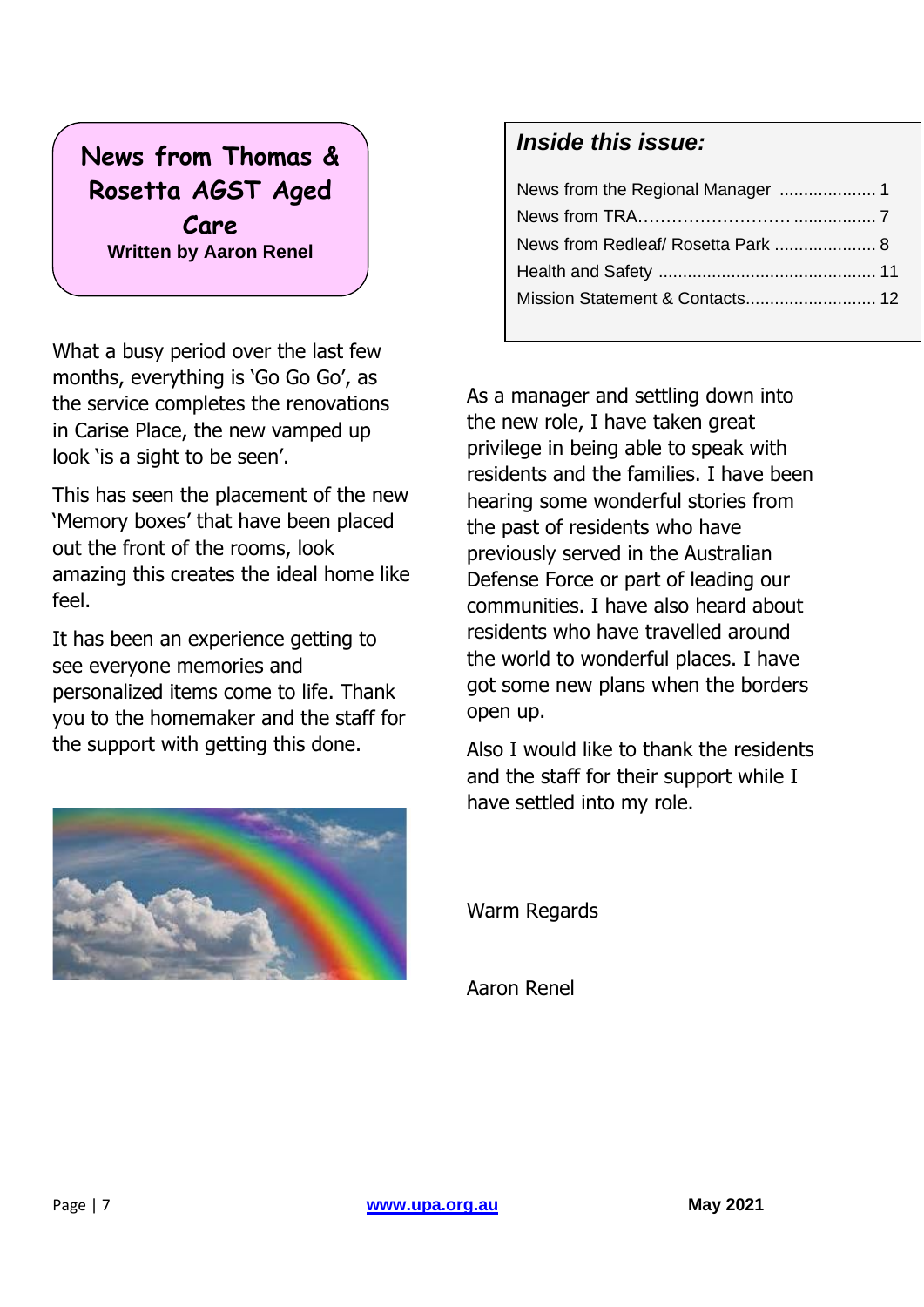## **News from Redleaf & Rosetta Park Rosetta Park**

4.

This is my favourite time of the year as I love the colours of Autumn and the stunning sunsets we get and below is a photo I took whilst out walking. **Written by Alice Mackay**

On Sunday 25<sup>th</sup> April, Anzac Day, we paused to reflect, and pay tribute, to those who have paid such sacrifice through times of war to make this beautiful country the wonderful place we call home.







### ROSETTA **PARK CELEBRATES ANZAC DAY**



ANZAC Sunday saw almost all the residents of Rosetta Park gathered on level 6. A number wore medals from their own or family member's service.

The veranda was sunny and conversation tables were set up both inside and out for afternoon tea of Anzac Biscuits and scones. The conversation started immediately on entry although some read the ANZAC posters and looked at the various family tributes to their serving relatives displayed in the hall outside.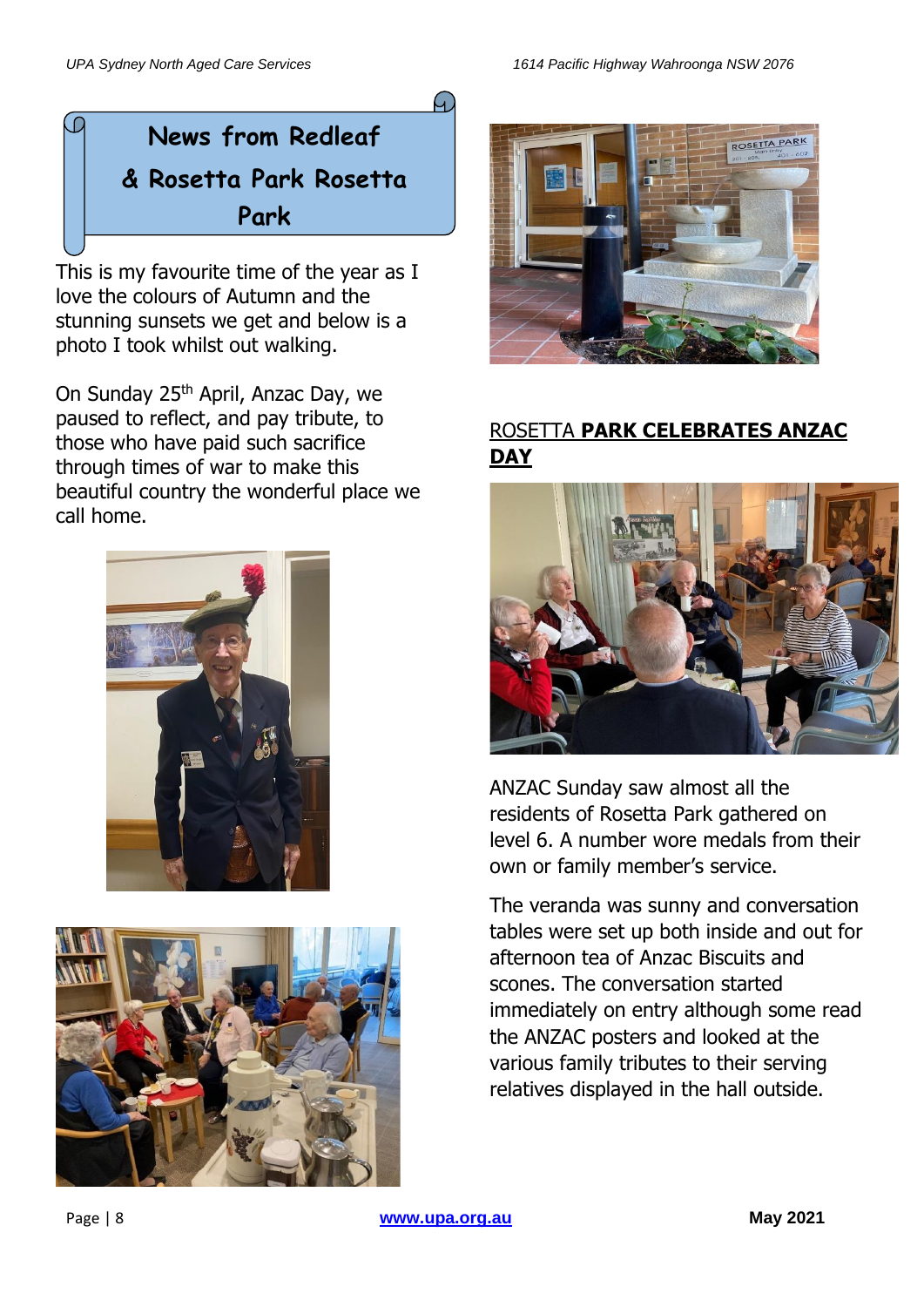At 3.00 pm Bruce Martin led us in the ODE which was followed by the last Post, a minute silence and reveille followed by everyone singing the National Anthem. Then afternoon tea was served and enjoyed and the chatter continued long into the afternoon. Many residents contributed to the success of the day.

Rosetta Park now have a lovely fountain at their entrance and I hope this brings a smile to your face every time you see it!

Redleaf Happy Hour is held at 5.00 pm on the second and fourth Wednesday of each month in the Level 2 lounge.

Our Interdenominational Church service is held on the second and fourth Friday of each month at 10.30 am in Redleaf Level 4 lounge followed by morning tea.

Take care and continue to be safe. Remember to:

- Wash your hands frequently especially after being in public places or touching money
- Cough/sneeze into a tissue and discard, or into your elbow.
- No touching your face.
- Maintain physical distancing.
- Be sure to have your flu and covid vaccines as directed by your GP
- Get tested for Covid if you feel unwell.

Kind regards, Alice





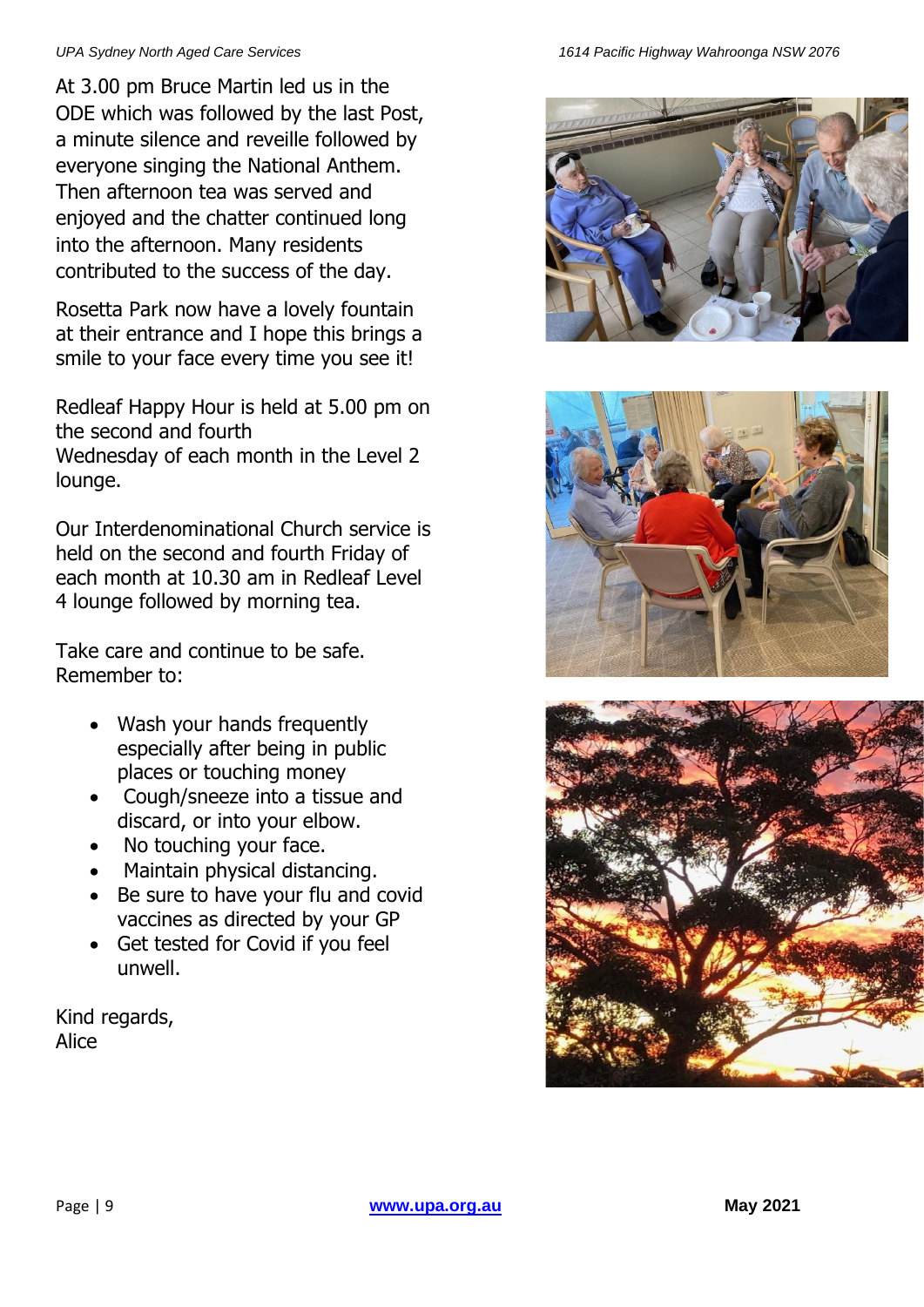### **JOKES**

### **Court Appointed**

It was a bitter divorce, after four years of marriage and two children it was over. Sam showed up in court together with his ex to see what the verdict would be. Finally, after a long court case the verdict was decided. "Ok", said the judge, turning to Sam, "I am rewarding your ex-wife Ann \$470 dollars a month." "That's really kind of you, and I really appreciate it" said Sam "I'll try to send her a little bit from time to time myself."

### Why did the nurse need a red pen at work?

In case she needed to draw blood.

### **Practice Is not Always A Good Sign J**

I was very happy when an acquaintance of mine informed me that she was engaged. Trying to help, I told her that before my marriage, I went for premarital counselling and found it very helpful. "Oh, we don't need counselling," she quickly assured me, "we were both married several times before!"

# WHY COULDN'T THE<br>PONY SING A LULLABY?

She was a little horse.

*UPA Sydney North Aged Care Services 1614 Pacific Highway Wahroonga NSW 2076*



An Amish girl and her mother were visiting a mall. They were amazed by almost everything they saw, but especially by two shiny, silver walls that could move apart and back together again. The girl asked, "Mother, what is this?" The mother, never having seen an elevator, responded, "I have never seen anything like this in my life. I don't know what it is." While the girl and her mother watched with amazement, an old man in a wheelchair rolled up to the moving walls and pressed a button. The walls opened and the man rolled between them into a small room. The walls closed and the girl and her mother watched the small numbers above the walls light up sequentially. They continued to watch until the last number was reached, and they watched some more as the numbers began to light in reverse order. The walls opened up again and a hunky young man stepped out. The mother, not taking her eyes off the young man, said quietly to her daughter, "Go get your father."

### **Adoption Joke**

A woman has twins and gives them up for adoption. One of them goes to a family in Egypt and is named "Ahmal." The other goes to a family in Spain; they name him "Juan." Years later, Juan sends a picture of himself to his birth mother. Upon receiving the picture, she tells her husband that she wishes she also had a picture of Ahmal. Her husband responds, They are twins! If you have seen Juan, you've seen Ahmal."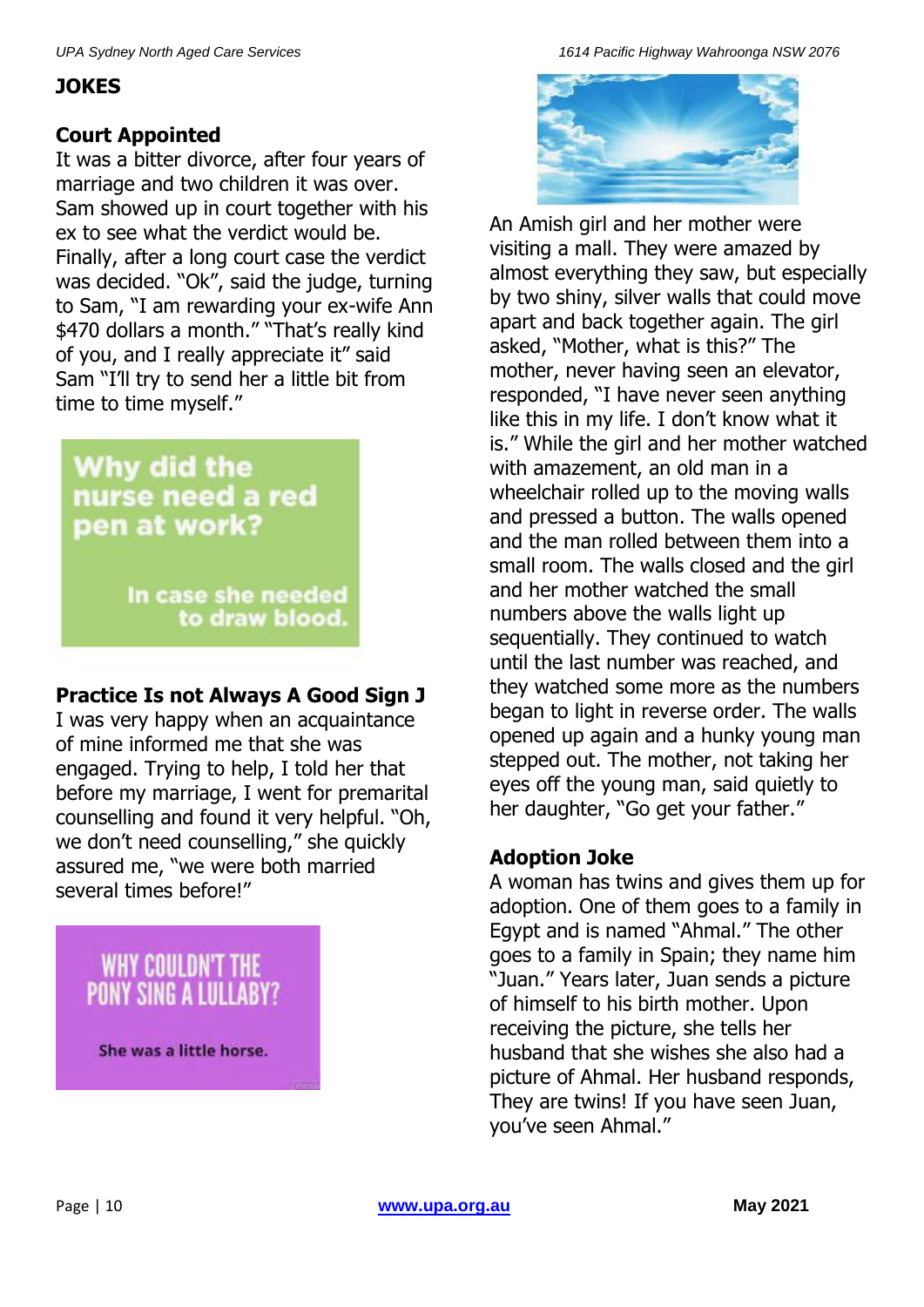### **Health and Safety Message**

### **SENIORS WINTER FIRE SAFETY**

### Are you winter safe?

The FRNSW recommend this simple safety checklist to help keep seniors fire safe this winter:

- Don't fight the fire if it is in your unit. Get out and stay out.
- Have an escape plan in case of fire and practice it regularly.
- Never ever leave cooking unattended.
- Never ever smoke in bed.
- Be careful of loose-fitting garments near heaters and cooking appliances.
- Make sure heaters and their cords are not a trip hazard.
- Consider using wall mounted heaters or oil-filled column heaters.
- Keep portable heaters away from curtains, tablecloths and bedding.
- Place drying clothing at least 1 metre from heaters or fireplaces and never leave unattended.
- If you use a clothes dryer clean the lint filter each and every time you use it.
- Don't overload power points and switch off when not in use.
- Always handle candles or any other open flame with care.

### Fire Safety Tips

- To test an electric blanket lay it flat on top of the bed, then switch it on for five minutes before putting it on the bed for use to confirm that it is okay.
- Use only authorised installers of fixed heating appliances.
- Oil, gas or wood heating units may require a yearly maintenance check.
- Only use fuses of recommended rating and install an electrical safety switch.
- If possible, in the kitchen keep a fire extinguisher and fire blanket placed near the exit.
- Never leave burning candles or any open flame unattended.

### In an Emergency Call Triple Zero (000)